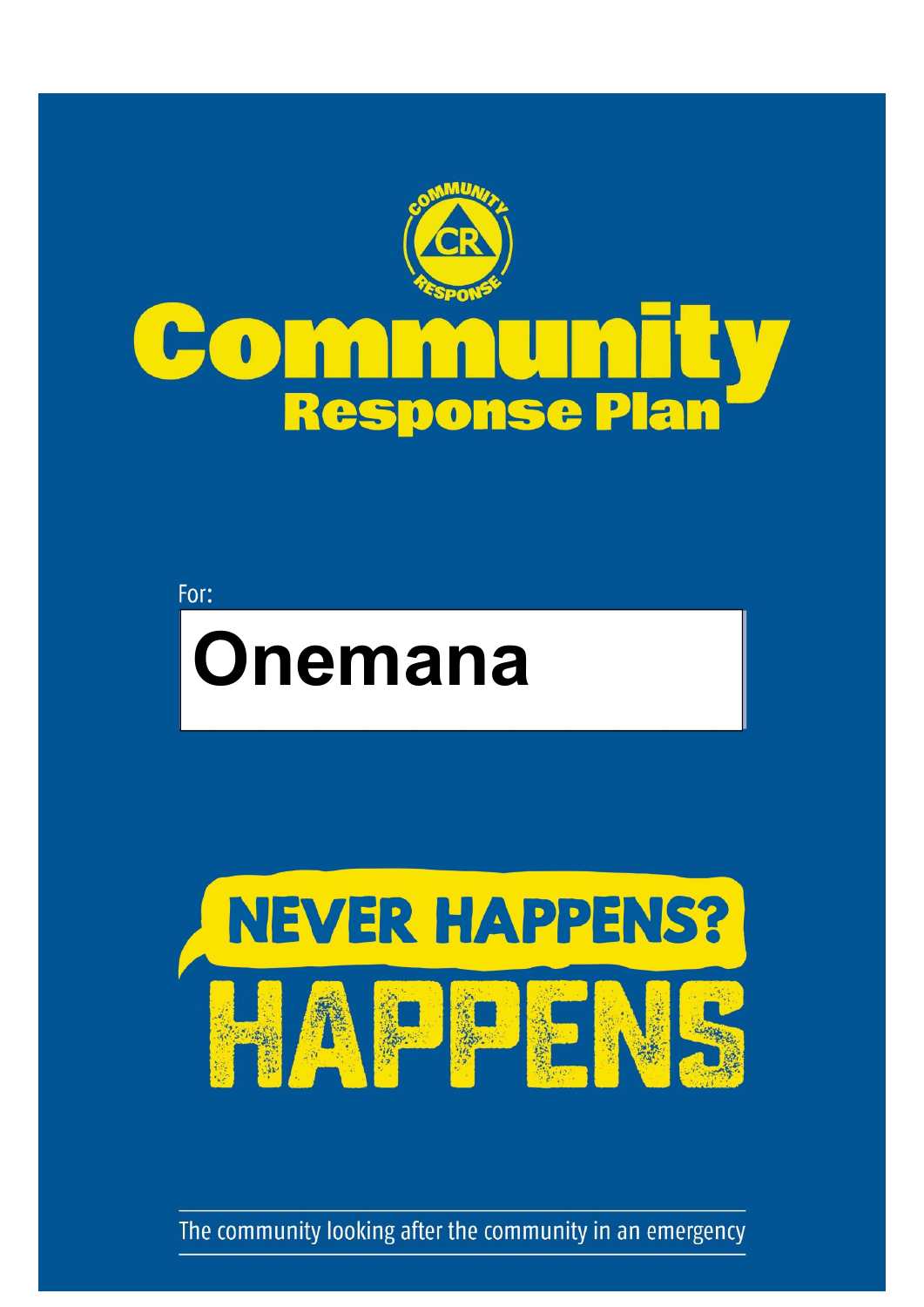# Contents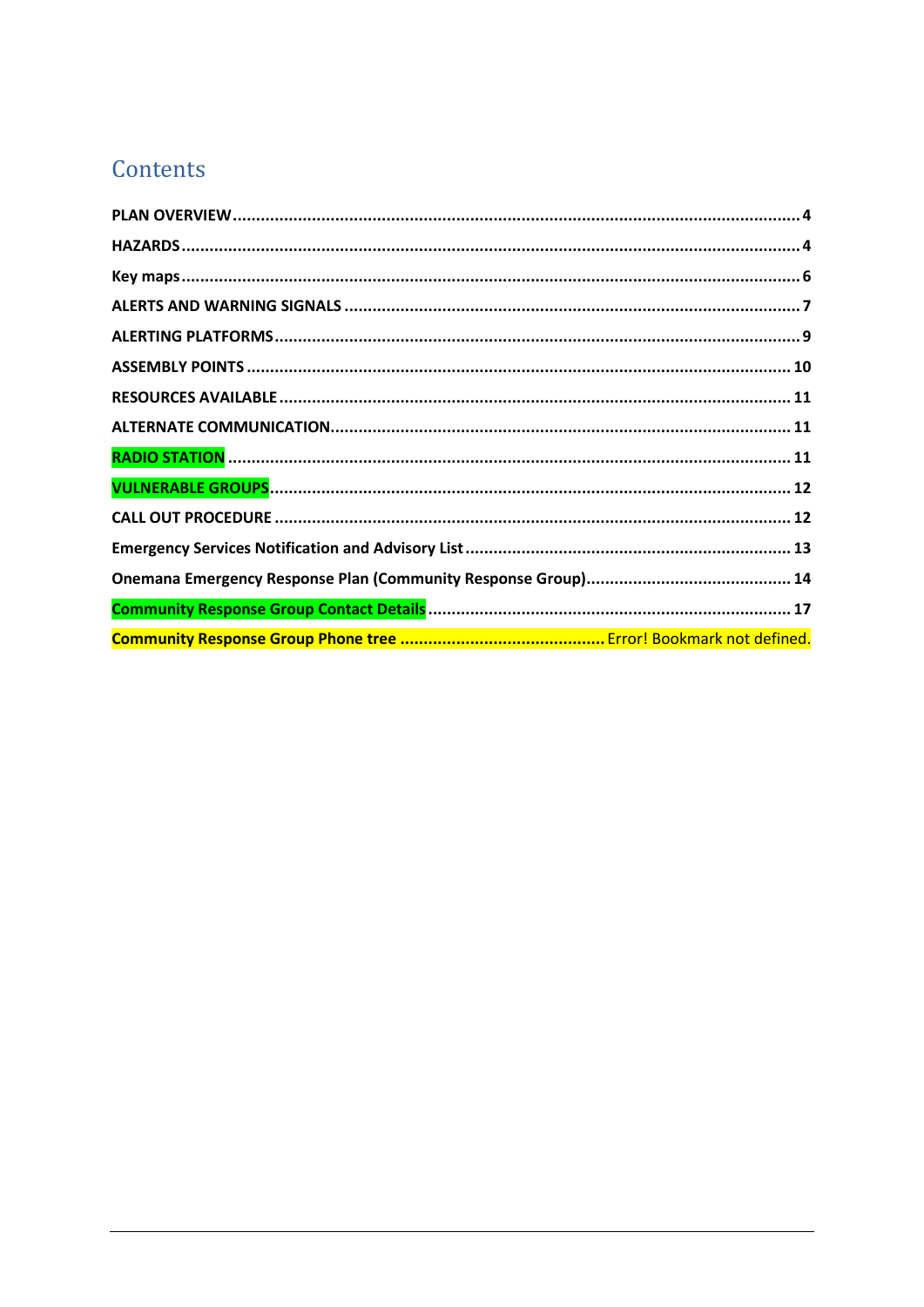**When a natural disaster hits, the community may need to take care of itself for up to three days before help can arrive.** 

## **This Community Response Plan has been developed to ensure there are measures in place to help the community look after itself.**

## **THE PURPOSES OF A COMMUNITY RESPONSE PLAN**

- Help you to understand the hazards that exist in the community
- Let you know what level of risk these hazards pose to your community
- Help you to know what you can do to prepare yourself, and those who depend on you, to survive through an emergency
- Ensure you know the warning signals to evacuate, and where to evacuate to
- Help the community to put their response plan into action without any immediate help from emergency services or civil defence.

## **SIGN OFF OF THE COMMUNITY RESPONSE PLAN**

This community-driven response plan is owned and developed by the community.

The plan is developed by representatives of stakeholder agencies and organisations within the community, who form a working group with the goal of completing and maintaining the plan. The process of developing the plan can be facilitated by an Emergency Management Officer.

Ownership of the plan stays with the community, represented by the stakeholder group.

Once your Community Response Plan group is happy with the plan, it is signed off by the Community Response Plan Group. You may also have your Mayor or local Councillor sign the document in support.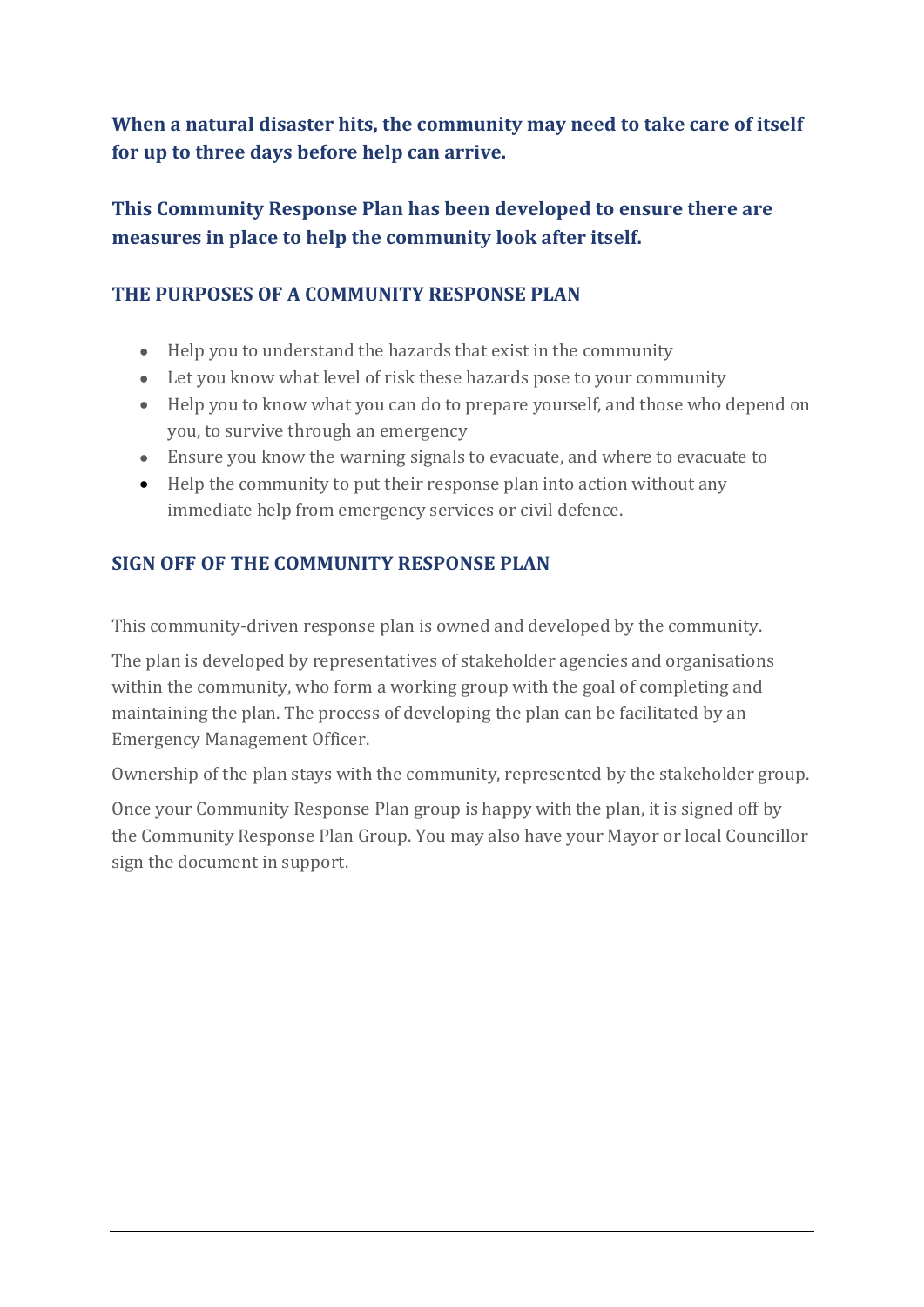## PLAN OVERVIEW

| <b>Plan owner(s)</b> | Onemana Community Response Group                |
|----------------------|-------------------------------------------------|
| <b>Plan updates</b>  | As Above                                        |
| <b>Plan boundary</b> | Township including Peninsula Road (Whitipirorua |
|                      | Road)                                           |
| Ideal state          | Within 72 hours our community wants to          |
|                      | identify:                                       |
|                      | Who & what in our community needs support       |
|                      | Ensure all have basic needs met - Food, Water,  |
|                      | <b>Shelter and Sanitation</b>                   |
|                      | Identify all power outages                      |
|                      | Public Messaging and communication is running   |
|                      | smoothly                                        |
|                      | All medical needs attended to                   |
|                      | All security needs attended to                  |
|                      | Continued communication with outside            |
|                      | communications team                             |
|                      | Outside help into area ASAP                     |

# **HAZARDS**

| <b>Hazard 1</b>       | Flood from river                    |
|-----------------------|-------------------------------------|
| Areas most vulnerable | Low lying                           |
|                       |                                     |
| Hazard 2              | Damaging wind                       |
| Areas most vulnerable | All                                 |
|                       |                                     |
| Hazard 3              | Sea Inundation (Tide or Tsunami)    |
| Areas most vulnerable | All                                 |
|                       |                                     |
| <b>Hazard 4</b>       | Road blocked or cut off - Isolation |
| Areas most vulnerable | All                                 |
|                       |                                     |
| Hazard 5              | Earthquake                          |
| Areas most vulnerable | All                                 |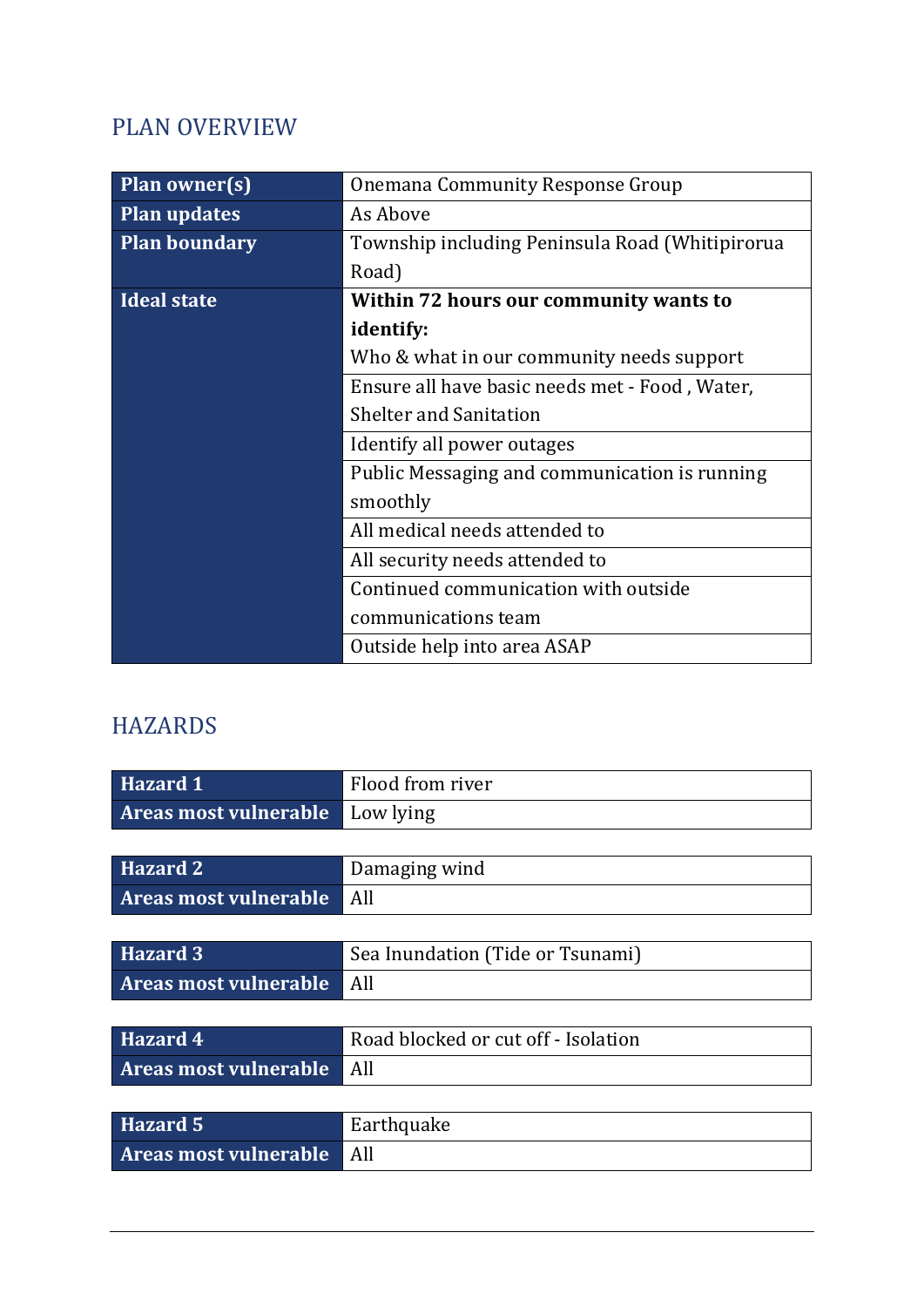| Hazard 6              | <b>Volcanic Eruptions</b> |
|-----------------------|---------------------------|
| Areas most vulnerable | All                       |
|                       |                           |
| Hazard 7              | <b>Electrical wires</b>   |
| Areas most vulnerable | All                       |
|                       |                           |
| Hazard 8              | <b>Bush Fire</b>          |
| Areas most vulnerable | All                       |
|                       |                           |
| Hazard 9              | Pandemic                  |
| Areas most vulnerable | All                       |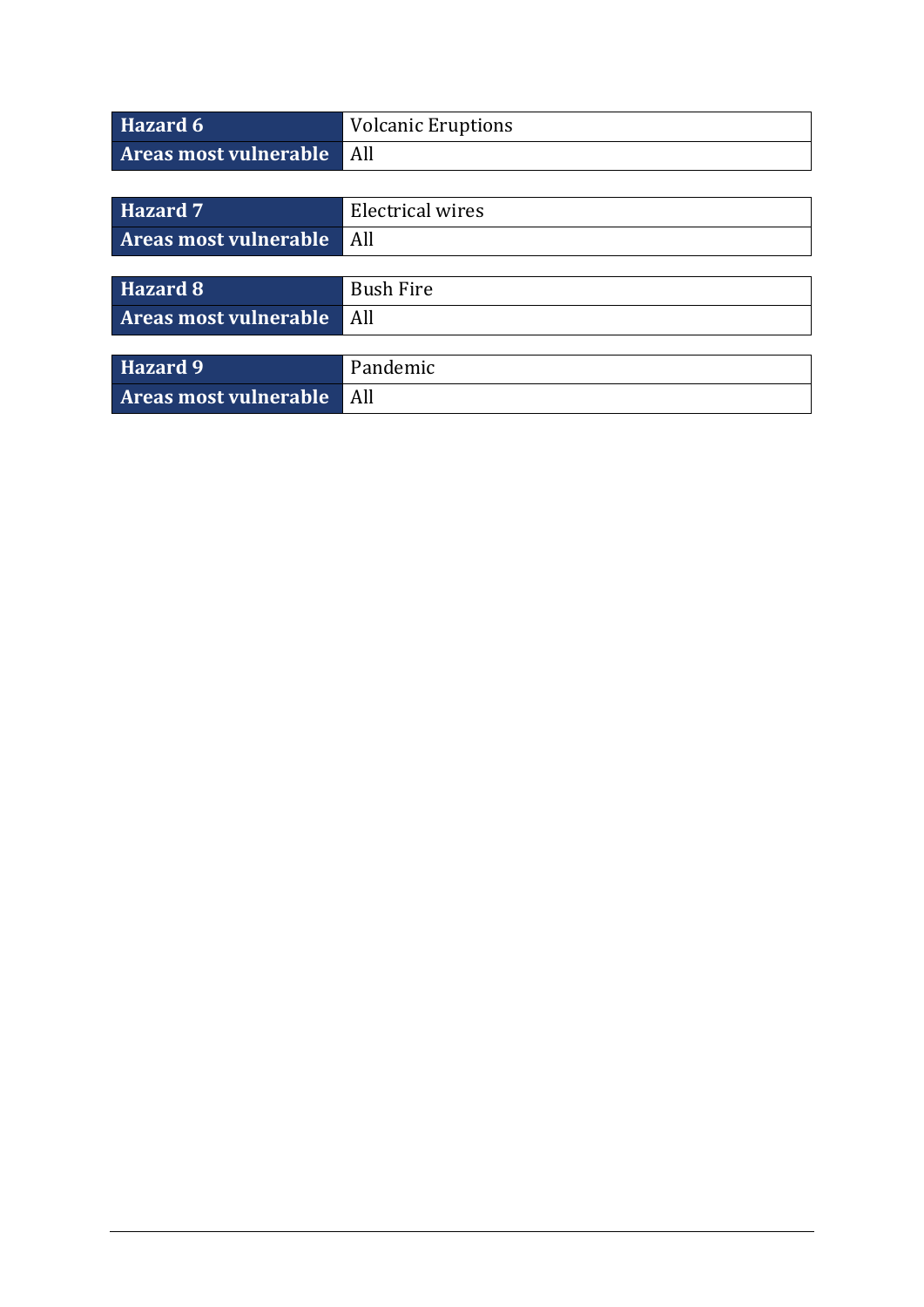## **Key maps**



#### **Local source tsunami**

If you are on the coast and experience any of the following natural warning signs:

- Feel an earthquake that lasts longer than a × minute or is strong enough to knock you off your feet
- See a sudden rise or fall in sea level or hear
- loud and unusual sounds from the sea<br>Move immediately to the nearest high ground
- or move inland as far as you can

#### **Tsunami siren**

Single tone sounds continuously for 10 minutes

If you are in a coastal area prepare to evacuate immediately. Check radio updates and Red Cross Hazard app alerts. If you're told to evacuate, go as far up and inland as you can. Keep listening to your local radio station for<br>updates until you are advised to return. If it's long, strong, be gone

#### **Distant source tsunami**

These are made by very strong earthquakes on the other side of the ocean. You will know they are coming because Civil Defence will send public messages out telling you what you need to do, so there's no need to panic

If it's far away, you've got all day

For more detailed information see www.waikatoregion.govt.nz/tsunamistrategy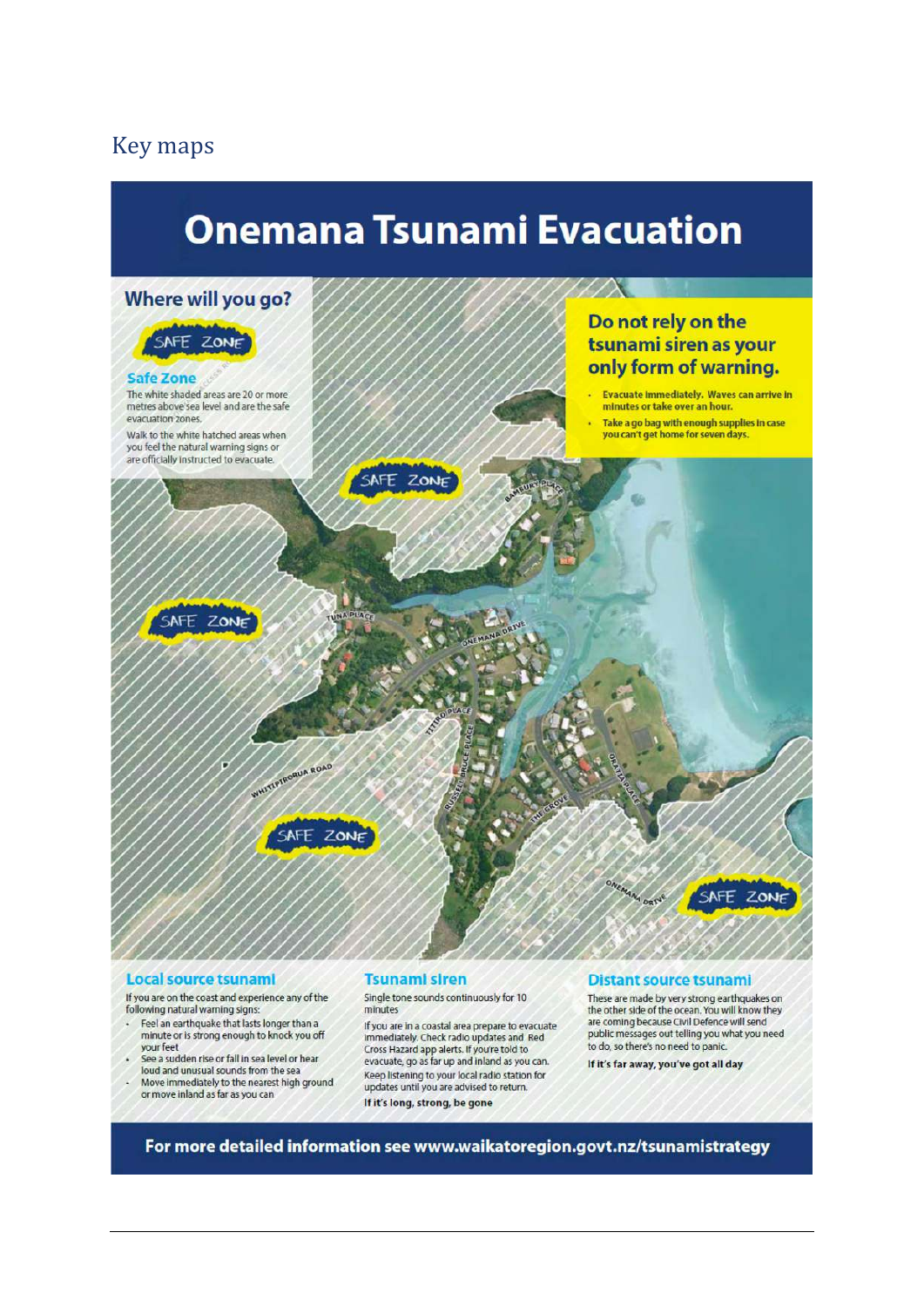# ALERTS AND WARNING SIGNALS

|                                 |  | Local source tsunami (Kerepehi Fault)                                  |
|---------------------------------|--|------------------------------------------------------------------------|
| <b>Warning signs</b>            |  | Violent Earthquake that may knock you from your feet                   |
| Potentially 15 minutes or less- |  | Rolling vibrating earthquake that lasts more than a minute             |
| notice of arrival               |  | Sudden or unusual changes in the tide                                  |
|                                 |  | Loud roaring noises like a jet engine from out at sea                  |
|                                 |  | <b>Tsunami Siren</b> - Single tone sounds continuously for<br>-10      |
|                                 |  | minutes. Siren might be activated in time to signal warning.           |
|                                 |  | DO NOT WAIT FOR OFFICIAL WARNING - HEAD TO HIGHER                      |
|                                 |  | <b>GROUND IMMEDIATELY</b>                                              |
| Actions to take                 |  | If you are in a coastal area evacuate immediately and go as far up     |
|                                 |  | and as far inland as you can and wait until you are advised it is safe |
|                                 |  | to return. (Above 20-meter contour line advised)                       |

|                                   | Regional and distant source tsunami (Tonga - Kermadec Trench)         |
|-----------------------------------|-----------------------------------------------------------------------|
| <b>Warning signs</b>              | Violent Earthquake that may knock you from your feet                  |
| Potentially $1 - 3$ hours' notice | Rolling vibrating earthquake that lasts several minutes               |
| of arrival                        | Sudden or unusual changes in the tide                                 |
|                                   | Loud roaring noises like a jet engine from out at sea                 |
|                                   | Media notification (Television and Radio)                             |
|                                   | Red Cross Alerting App and other social media warnings                |
|                                   | Tsunami Siren- Single tone sounds continuously for<br>-10             |
|                                   | minutes. Siren might be activated in time to signal warning.          |
|                                   | <b>DO NOT WAIT FOR OFFICIAL WARNING - HEAD TO HIGHER</b>              |
|                                   | <b>GROUND IMMEDIATELY</b>                                             |
| Actions to take                   | If you are in a coastal area evacuate if you are advised to do so and |
|                                   | go as far up and as far inland as you can and wait until you are      |
|                                   | advised it is safe to return.                                         |
|                                   | (Above 20-meter contour line advised)                                 |

|                      | River and stream flood events                                          |
|----------------------|------------------------------------------------------------------------|
| <b>Warning signs</b> | Sudden and intense rainfall                                            |
|                      | Prolonged rainfall                                                     |
|                      | River rising quickly                                                   |
|                      | King tides                                                             |
|                      | <b>Emergency Mobile Alert</b>                                          |
|                      | <b>Red Cross Hazards APP</b>                                           |
| Actions to take      | Follow any instructions given by the emergency services or local       |
|                      | Council / Civil Defence                                                |
|                      | Sandbag your property prior to weather event if it is in a knows flood |
|                      | zone                                                                   |
|                      | Move stock to higher ground                                            |
|                      | Prepare to leave your home should you have to                          |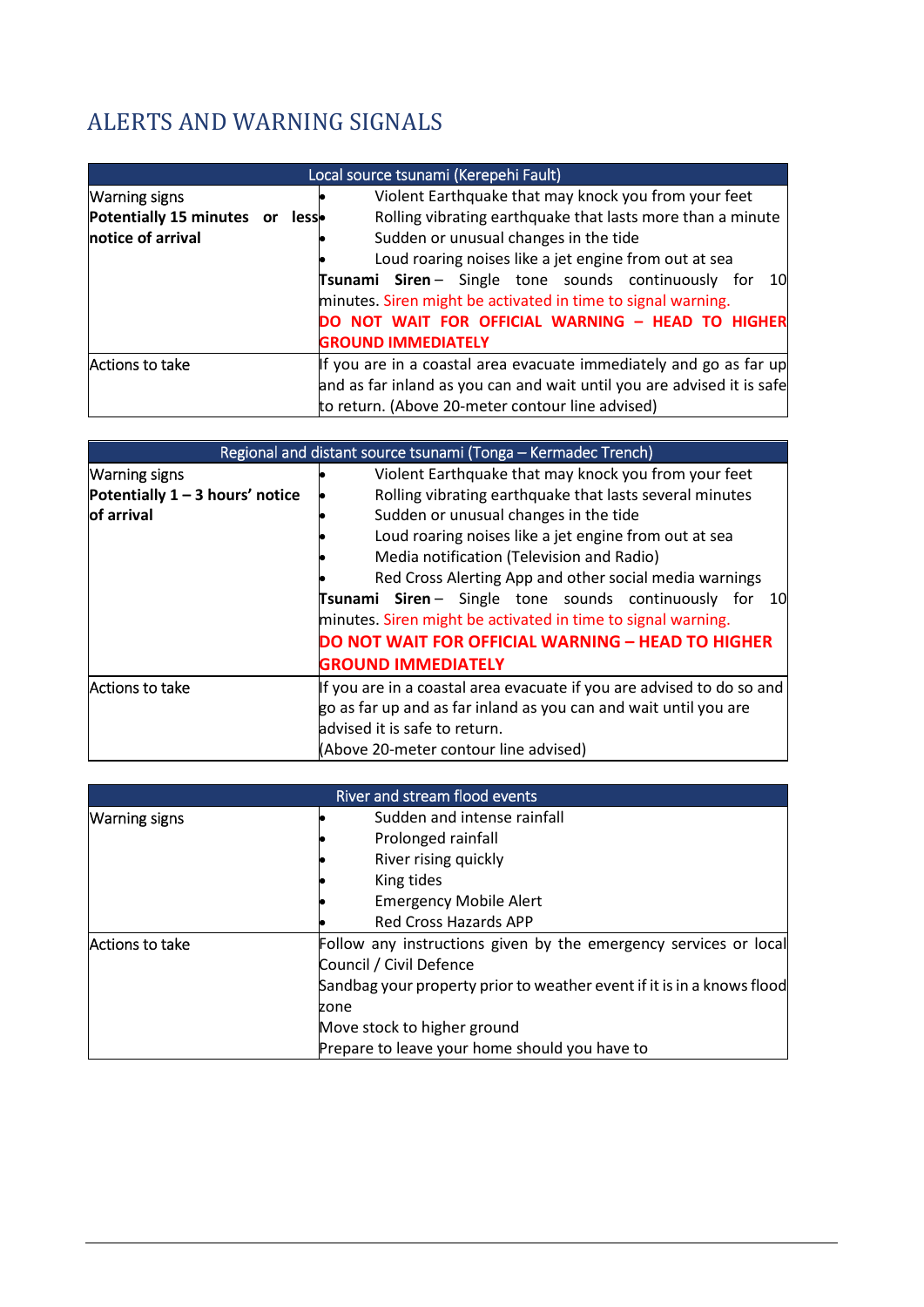|                 | Storm and other weather events                                         |
|-----------------|------------------------------------------------------------------------|
| Warning signs   | Weather warning through media and Metservice                           |
|                 | Intense rainfall                                                       |
|                 | Strong damaging winds                                                  |
|                 | Strong ocean surges/large waves                                        |
|                 | King tides                                                             |
|                 | <b>Emergency Mobile Alert</b>                                          |
|                 | Red Cross Hazards APP                                                  |
| Actions to take | Follow any instructions given by the emergency services or local       |
|                 | Council / Civil Defence                                                |
|                 | Stay inside and bring pets inside                                      |
|                 | Charge all devices while you still have power                          |
|                 | Sandbag your property prior to weather event if it is in a knows flood |
|                 | zone                                                                   |
|                 | Secure anything that could cause damage in strong winds (outdoor       |
|                 | furniture)                                                             |
|                 | Move stock to higher ground                                            |
|                 | Prepare to leave your home should you have to – have a plan            |

|                      | Other emergency incidents (e.g. rural fire or hazardous spill or electrical wires) |
|----------------------|------------------------------------------------------------------------------------|
| <b>Warning signs</b> | Media notifications and natural warning signs – (smoke, strange                    |
|                      | smells, live wires)                                                                |
|                      | <b>Emergency Mobile Alert</b>                                                      |
|                      | <b>Red Cross Hazards APP</b>                                                       |
| Actions to take      | Follow any instructions given by the emergency services or local                   |
|                      | Council / Civil Defence                                                            |
|                      | Waikato Regional Council, Thames-Coromandel District Council                       |
|                      | News releases, emergency e-mail, text, twitter and Facebook                        |
|                      | alerts and the Red Cross Hazards App                                               |
|                      | Television and Radio media                                                         |

|                      | Pandemic                                                         |
|----------------------|------------------------------------------------------------------|
| <b>Warning signs</b> | Media and natural warning signs - serious infectious viruses     |
|                      | circulating. Large portion of population sick                    |
|                      | <b>Emergency Mobile Alert</b>                                    |
|                      | <b>Red Cross Hazards APP</b>                                     |
| Actions to take      | National Crisis Management Centre, Ministry of Health, TV and    |
|                      | Radio Emergency Mobile Alert (EMA) and Red Cross Hazards         |
|                      | App                                                              |
|                      | Follow any instructions given by the emergency services or local |
|                      | Council / Civil Defence                                          |
|                      | Stay at home and ensure you have adequate supplies and           |
|                      | medication / first aid                                           |
|                      | Apply strict hygiene routine                                     |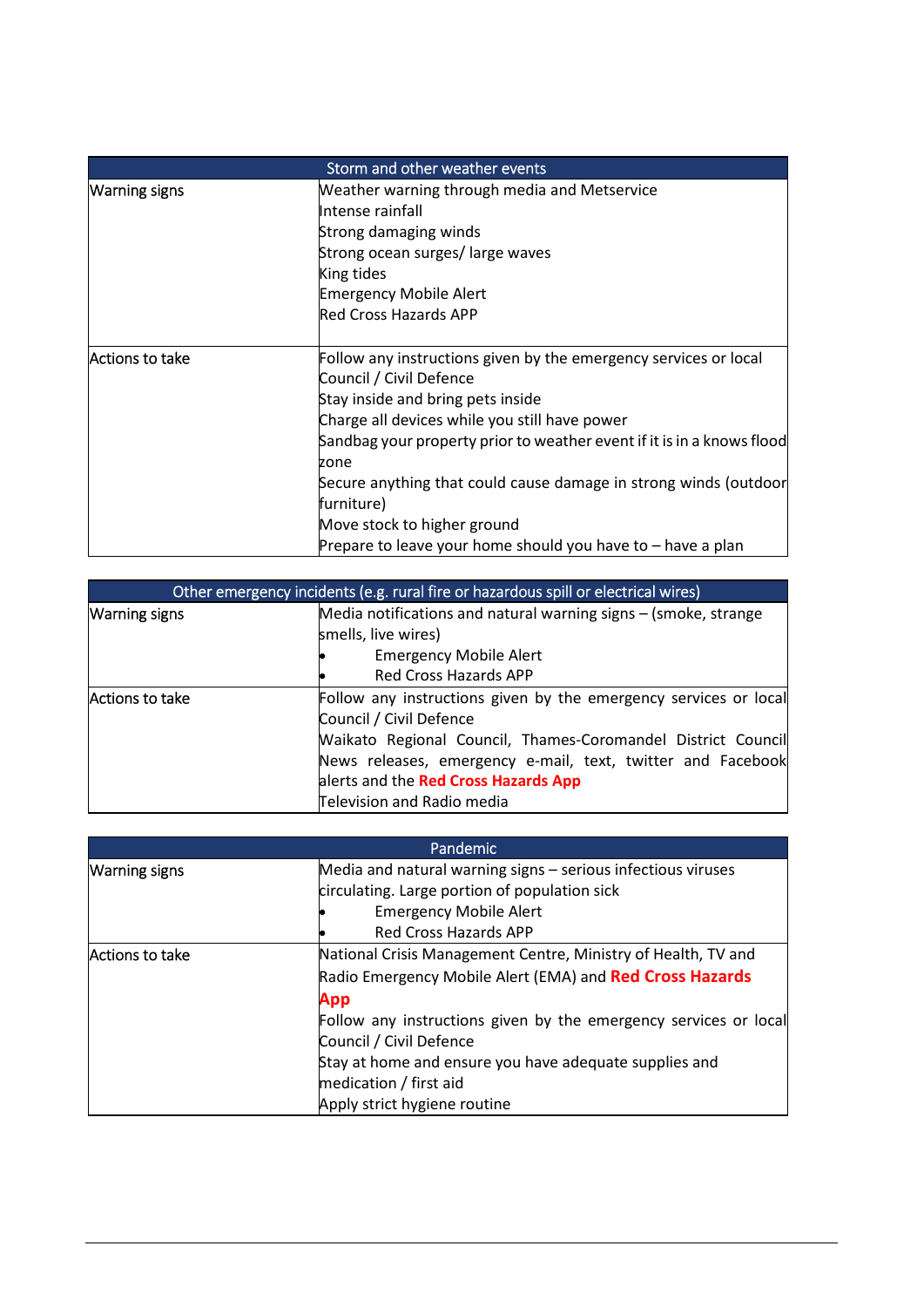|                      | Earthquake                                                          |
|----------------------|---------------------------------------------------------------------|
| <b>Warning signs</b> | Violent earthquake makes it hard to stand                           |
|                      | Vibrating earthquake that last for more than one minute             |
| Actions to take      | Drop Cover Hold                                                     |
|                      | Move to safe area once shaking stops                                |
|                      | Consider evacuating if in a low-lying coastal area as tsunami might |
|                      | arrive soon                                                         |
|                      | Follow any instructions given by the emergency services or local    |
|                      | Council / Civil Defence                                             |

|                      | <b>Volcanic Eruption</b>                                           |
|----------------------|--------------------------------------------------------------------|
| <b>Warning signs</b> | Volcanic unrest / eruption                                         |
|                      | Volcanic ash fall                                                  |
|                      | <b>Emergency Mobile Alert</b>                                      |
|                      | <b>Red Cross Hazards APP</b>                                       |
| Actions to take      | Stay inside your house and secure doors and windows to keep ash    |
|                      | from entering the house                                            |
|                      | Ensure adequate supplies at home to stay at home for at least 3    |
|                      | days                                                               |
|                      | Water supplies could be affected – ensure water is stored and safe |
|                      | to drink                                                           |
|                      | Follow any instructions given by the emergency services or         |
|                      | local Council / Civil Defence                                      |

### ALERTING PLATFORMS

| Alerting platforms     |                                                             |  |
|------------------------|-------------------------------------------------------------|--|
| Websites               | www.tcdc.govt.nz                                            |  |
|                        | www.waikatoregion.govt.nz                                   |  |
|                        | http://www.metservice.com                                   |  |
|                        | http://waikatoregioncdemg.govt.nz/                          |  |
|                        | https://www.civildefence.govt.nz/                           |  |
|                        | https://getready.govt.nz                                    |  |
|                        | https://www.nzta.govt.nz/                                   |  |
|                        | https://www.geonet.org.nz/                                  |  |
|                        | https://www.powerco.co.nz/                                  |  |
| lSocial media channels | www.facebook.com/waikatocivildefence                        |  |
|                        | www.facebook.com/thamescoromandeldistrictcouncil            |  |
|                        | www.twitter.com/civildefenceWKT                             |  |
|                        | https://www.facebook.com/NZCivilDefence/                    |  |
|                        | https://twitter.com/NZcivildefence                          |  |
| Email alerts           | TCDC news releases and emails                               |  |
|                        | Sign up for TCDC alerts http://www.tcdc.govt.nz/Your-       |  |
|                        | Council/News-and-Media/Subscribe-to-our-TCDC-E-Newsletters/ |  |
| lText & Mobile Alerts  | TCDC Text alerts, National Mobile Alerts (EMA), RED CROSS   |  |
|                        | <b>HAZARDS APP</b>                                          |  |
|                        | http://www.tcdc.govt.nz/Your-Council/News-and-              |  |
|                        | Media/Subscribe-to-our-TCDC-E-Newsletters/                  |  |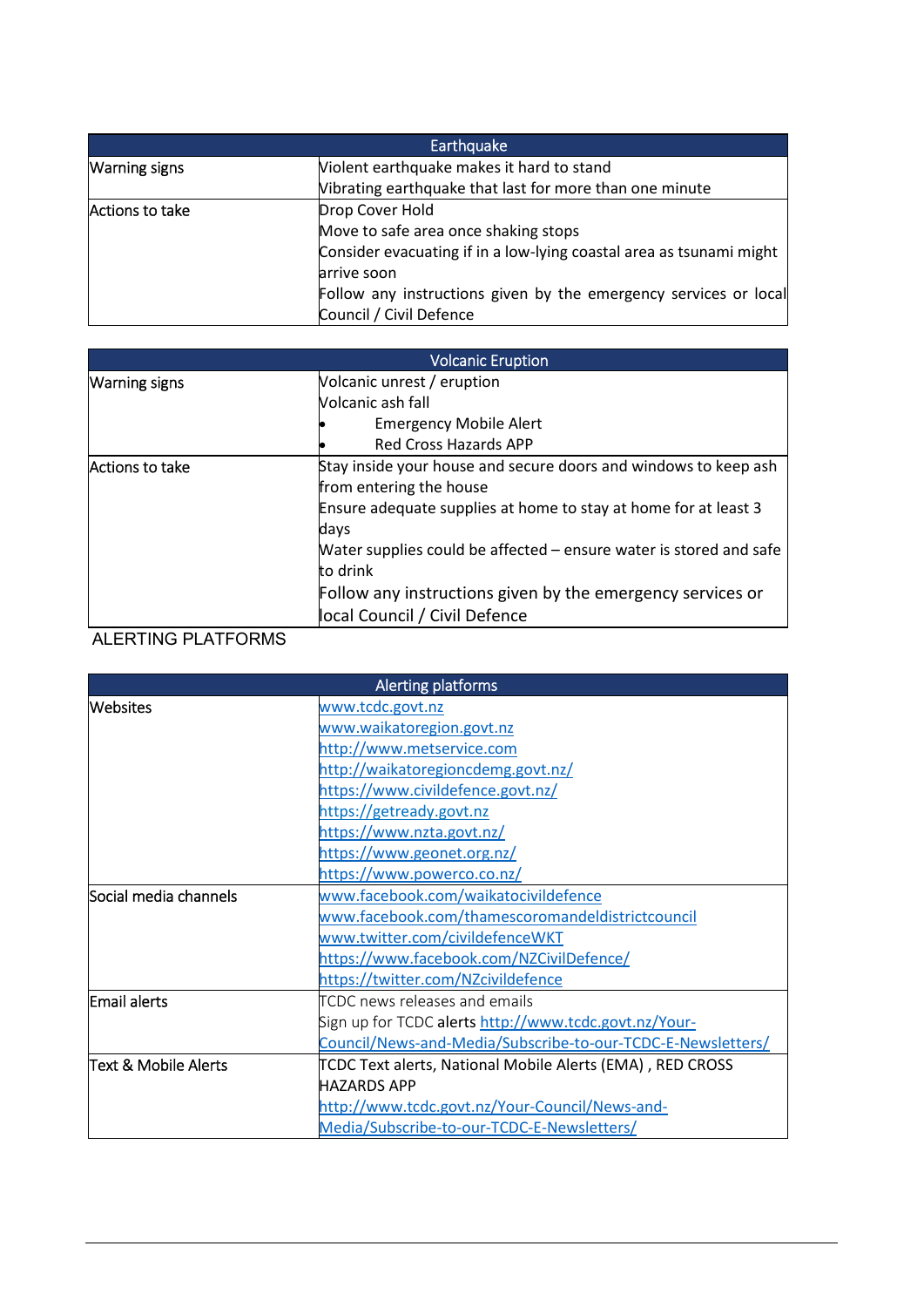# ASSEMBLY POINTS

Main assembly centre is Onemana Fire Station

- Up Onemana Drive
- Up Bambury Place
- Up Tuna Place
- Up Russel Bruce Place

## POSSIBLE COMMUNITY LED CENTRES

| <b>Building 1</b>           |                                     |  |
|-----------------------------|-------------------------------------|--|
| Name of building            | Onemana Cafe                        |  |
| <b>Locations</b>            | Cnr Onemana Drive and Bambury       |  |
| Contact name                | Indie                               |  |
| Phone                       | 022 373 8534                        |  |
| <b>Facility Description</b> | Café and Dairy, kitchen and toilets |  |

| <b>Building 2</b>           |                             |  |
|-----------------------------|-----------------------------|--|
| Name of building            | Onemana Fire Station        |  |
| Locations                   | Entrance to Onemana Village |  |
| Contact name                | Jo Adams / Erica Seddon     |  |
| Phone                       | 021 028 28580               |  |
| <b>Facility Description</b> | <b>Rural Fire Station</b>   |  |

| <b>Building 3</b>           |                                   |
|-----------------------------|-----------------------------------|
| Name of building            | Onemana Pool Complex              |
| Locations                   | Onemana Drive                     |
| Contact name                | Ruhi / Sandra                     |
| Phone                       | 027 294 1452                      |
| <b>Facility Description</b> | Toilets, meeting room, pool, spas |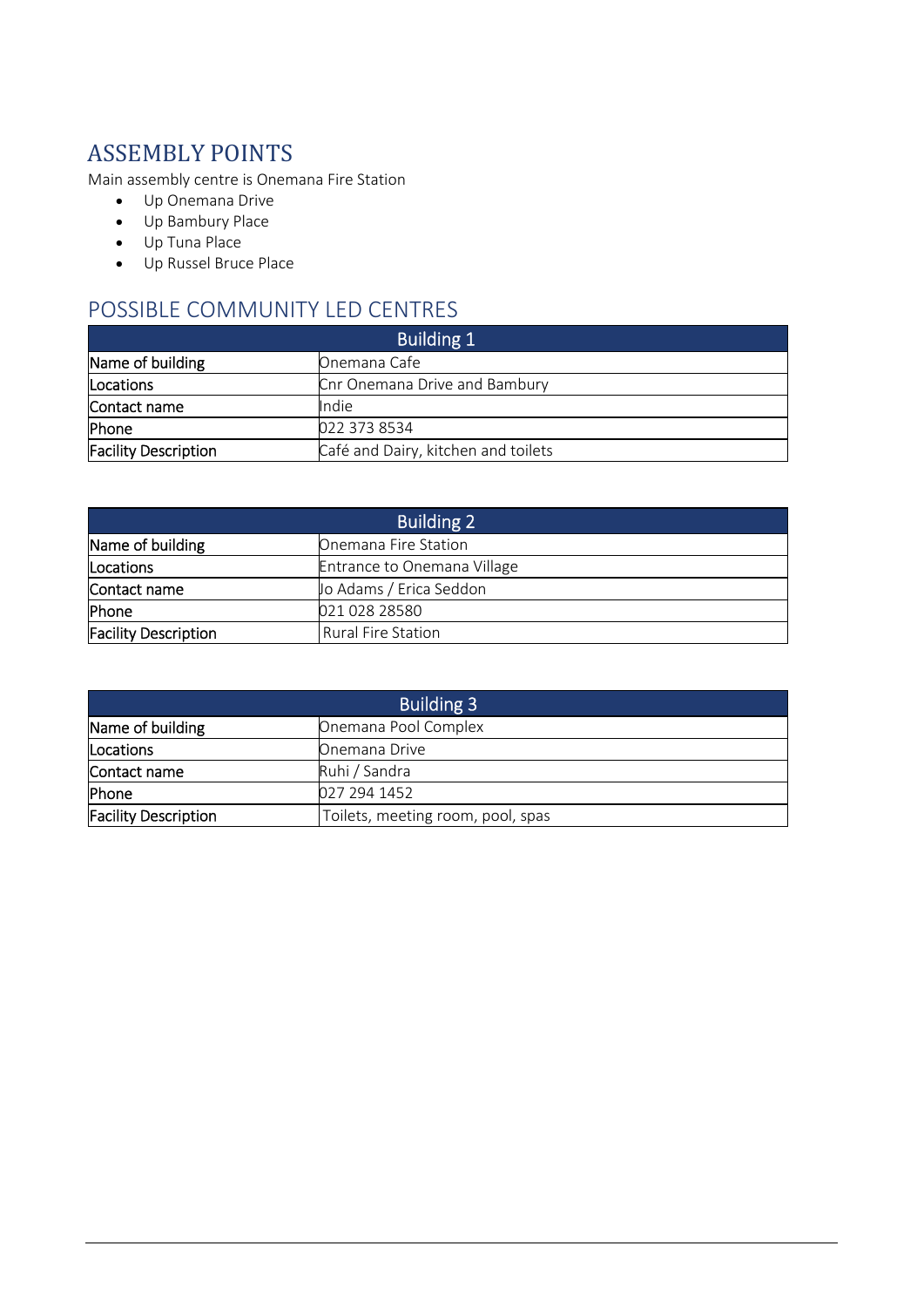# RESOURCES AVAILABLE

| <b>Resources</b>                                                                                                                                                |                                                                                                            |  |
|-----------------------------------------------------------------------------------------------------------------------------------------------------------------|------------------------------------------------------------------------------------------------------------|--|
| What                                                                                                                                                            | Where                                                                                                      |  |
| Medical assistance<br>Doctor Erik McClain<br>Nurses:<br>Debbie Neill                                                                                            | 027 9343 287<br>106 Oratia Place                                                                           |  |
| Annabelle Couldwell<br>First Aid:<br>Kim Mashlan                                                                                                                | 027 4495611<br>027 2803820                                                                                 |  |
| Suzanne & Rex Latto                                                                                                                                             | 0277066146<br>0276147049                                                                                   |  |
| Diesel Generator<br>$\bullet$<br>LMR<br><b>VHF</b><br>5 x Handheld radios<br>Land Line phone<br>٠<br>Food Tea/ Coffee<br><b>BBQ</b><br>1 Fire Truck 4x4 (4 ton) | Fire Station                                                                                               |  |
| Water tanks<br>Defibrillator                                                                                                                                    | 105 Titiro Place; 102 Russell Bruce Place; 130 Oratia; 336 Onemana<br><b>Drive</b><br>Onemana Cafe & Dairy |  |
| Food<br>Generator/ Inverters                                                                                                                                    | Household supplies<br>105 Titiro Place; 215 Russell Bruce Place.                                           |  |
| <b>Walkie Talkies</b><br>Blankets                                                                                                                               | <b>ORCA - Distributed</b><br>Household supplies                                                            |  |

# ALTERNATE COMMUNICATION

| <b>Communication details</b>  |                 |  |
|-------------------------------|-----------------|--|
| Method                        | Contact details |  |
| PA Fire truck                 | Jo Adams        |  |
| Door knocks                   | John Freer      |  |
| <b>Walkie Talkie</b>          | John Freer      |  |
| Notice Board – Public Toilets | Sandra Carley   |  |

# RADIO STATION

| Radio station details |                             |           |
|-----------------------|-----------------------------|-----------|
| <b>Station</b>        | Contact number              | Frequency |
| Coromandel More FM    | 0800 6673 36 (0800 MORE FM) | 97.2      |
| <b>CFM</b>            | $021$ 351 922 – John Grant  |           |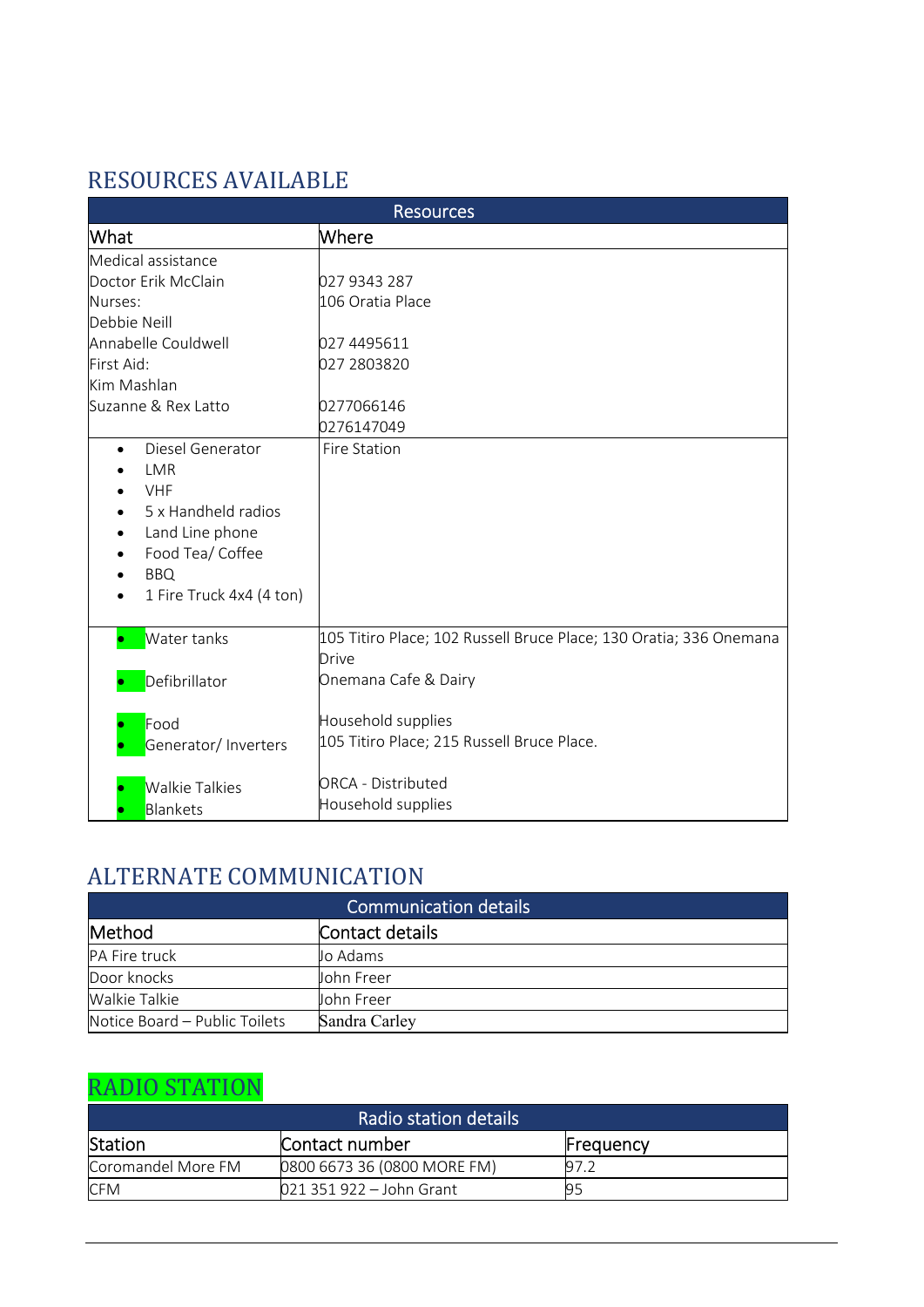| Radio NZ National | (04) 474 1999 |  |
|-------------------|---------------|--|
| Newstalk ZB       | 0800 801080   |  |

## VULNERABLE GROUPS

| <b>Group</b>                                   | How we can help group prepare    |
|------------------------------------------------|----------------------------------|
| Elderly / Sick or Disabled                     | Ronnie Jones ? Phone ? Address ? |
|                                                | Mrs Metcalfe ? Phone? Address?   |
|                                                | Robin - 106 Oratia Place         |
| Transient passing through Freedom Camping area |                                  |
| on road                                        |                                  |

Page Break

# CALL OUT PROCEDURE

These are instructions for members of the Community Response Group and Emergency Services for initiating their pre-planned roles

| <b>Arrange to meet at</b> | Fire station or Top of Onemana Drive Top Car |
|---------------------------|----------------------------------------------|
|                           | <b>I</b> Park                                |

- Liaise to determine what actions should be taken
- Consider who will be affected and where
- Activate community warning systems (e.g. phone tree, sirens, notice boards etc)
- Consider the location of a control point/centre
- Consider the establishment of a Community Response Centre
- Notify the emergency operations centre (EOC) of what actions have been taken 07 868 0200

|                    | <b>Without Communications or ES</b><br><b>With Communications</b> |                                                               |
|--------------------|-------------------------------------------------------------------|---------------------------------------------------------------|
| Call out procedure |                                                                   | Onemana Fire Station OR Top of Onemana Fire Station OR Top of |
|                    | Onemana Drive carpark                                             | Onemana Drive carpark                                         |
|                    |                                                                   |                                                               |
|                    | Follow instructions from ES or                                    | Activate Group - Consider H&S                                 |
|                    |                                                                   | and follow plan/ instructions                                 |
|                    |                                                                   |                                                               |
|                    | Note actions taken                                                | Note actions taken                                            |

## SIGN OFF PROCEDURE

This community-driven response plan is owned and developed by the community, it is not imposed by your local council or civil defence.

The plan is developed by representatives of stakeholder agencies and organisations within the community, who form a working group with the goal of completing and maintaining the plan. The process of developing the plan can be facilitated by an Emergency Management Officer.

Ownership of the plan stays with the community, represented by the stakeholder group.

Once your community response plan group is happy with the plan, it is signed off by the Community Response Group. You may also have your Mayor or local councillor sign the document in support.

| Plan Champion  | John Freer |
|----------------|------------|
| Local official |            |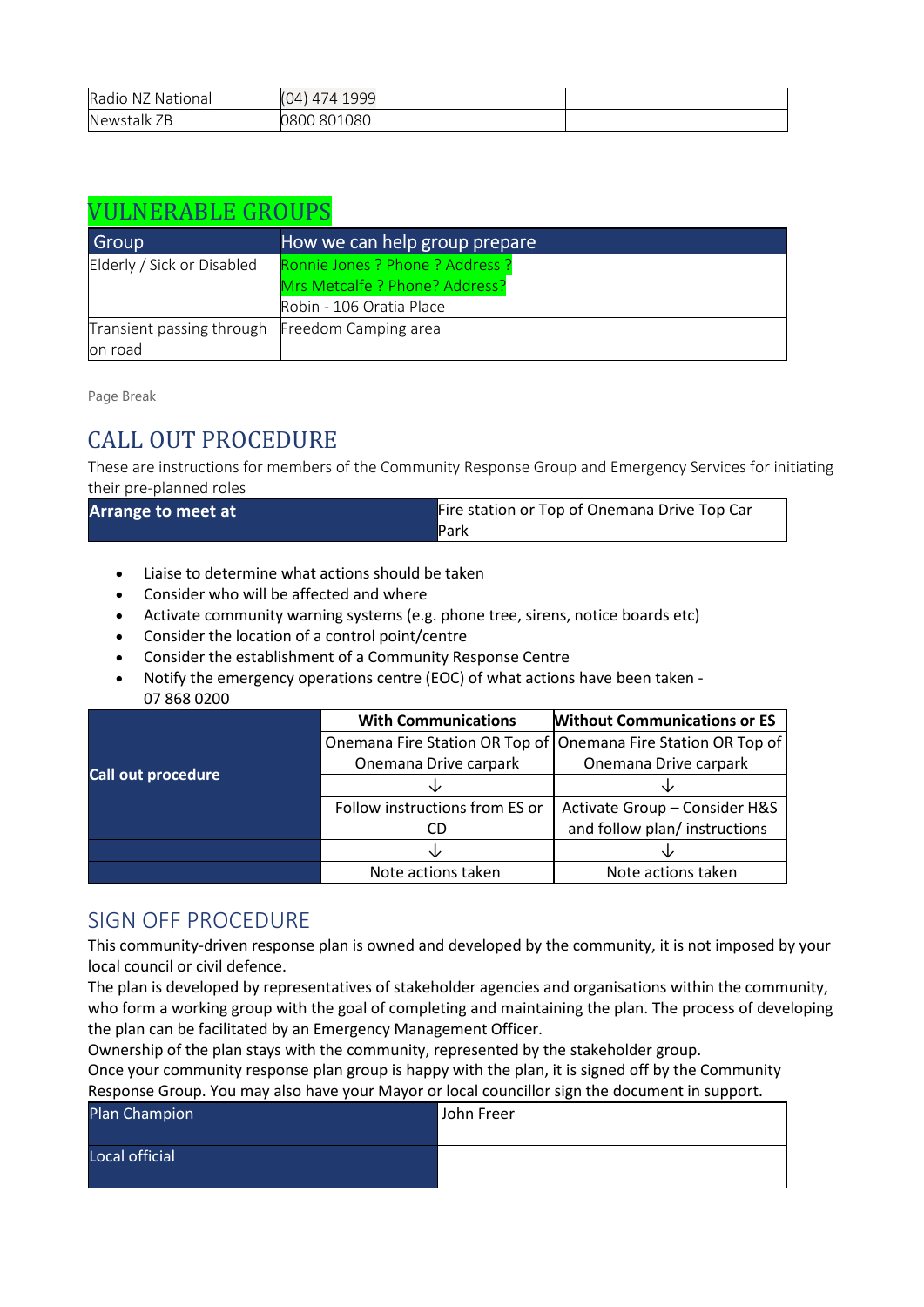# Emergency Services Notification and Advisory List

RFFC – Onemana Jo Adams 0274 493 034

Alternative contact Phone Fire Crew Onemana

- 1. Alan / Linda Mitchell 07 865 6550 / 021 075 0104
- 2. Erica Seddon 021 028 28580

OPEN Station – Drive affected parts (lights and sirens only if time permits)

Mark Nugent 021 807 422

Mike Price (Farmer)

Onemana Café Dairy Indie 022 373 8534/ 07 865 7200

Norman Coleman - Bambury Place 07 865 9889

Julian West 027 222 4364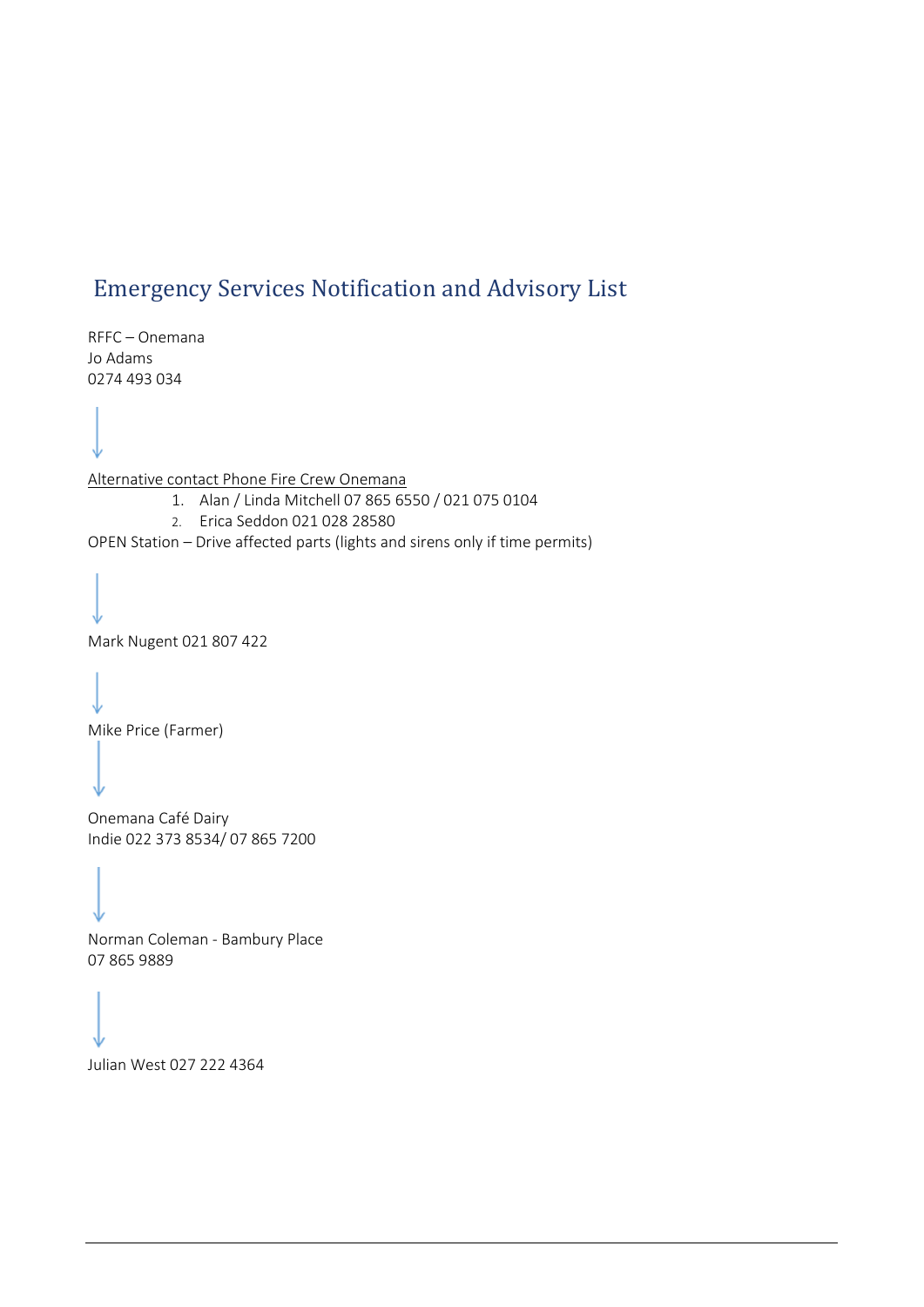# Onemana Emergency Response Plan (Community Response Group)

This plan is activated at the request of the Thames Coromandel Emergency Management Unit or the Onemana Residents and Community Association should, as a result of a disaster or pending disaster, Onemana is inaccessible to external emergency services.

#### Disaster/Emergency Type

| Storm        | Flood        | Earthquake   | Tsunami      | Fire         |
|--------------|--------------|--------------|--------------|--------------|
| 1 Pre Event  | 1 Pre Event  | 1 Post Event | 1 Pre Event  | 1 Pre Event  |
| 2 Post Event | 2 Post Event |              | 2 Post Event | 2 Post Event |
|              |              |              |              |              |

Personnel<br>Command Team, Area and Street Representative, Emergency and Medical, Helpers

Roles

Command team - oversee all activities and actions. Liaise with TCDC EMU and emergency services as required. Located at Onemana Fire Station or Central location.

Designated Area and Street Representatives and Helpers – provision of communications to residents, property checks to identify injury or property damage along with providing assembly locations. Emergency and Medical – enabling rescue, transportation and medical assistance.

Helpers – providing human resource to enable rescues and or providing assistance when and where required.

Equipment<br>Primary - Radios, Cellphones, Generators, Loud Hailers, Batteries, Torches, Lanterns, Medical Kits, Spray Paint, Helicopter access Secondary – Blankets, Water, Food, Transport, Shelter, Rope, Tents

Actions<br>Onemana's disaster response sits under two categories - Pre and Post Alerts. Pre is applied when notification is available of a pending disaster. Post is applied once a disaster has occurred . The plan identified the potential disaster events hence a response has been developed for each – obviously some actions are repeated.

#### General Response

Pre- Temporary Command Centre to be activated so that alert warnings can be coordinated. Appropriate action to be applied depending on the alert event.

| Storm (Pre)                            | Flood (Pre)                                                               | Earthquake (Pre) | Tsunami (Pre) | Fire (Pre)                                                                        |
|----------------------------------------|---------------------------------------------------------------------------|------------------|---------------|-----------------------------------------------------------------------------------|
| Street and<br>Area Representatives     | Street and Area Representatives                                           |                  |               | Street and Area Representatives Street and Area Representatives                   |
| of<br>advised<br>potential<br>storm. I | advised of<br>flood.<br>potential                                         |                  | advised of    | potential tsunami. advised of potential fire threat.                              |
|                                        | Notification passed to residents by   Notification passed to residents by |                  |               | Notification passed to residents by   Notification passed to residents by         |
| phone tree or using loud hailers.      | phone tree or using loud hailers.                                         |                  |               | phone tree or using loud hailers. phone tree or using loud hailers.               |
| Safety message provided.               | Safety message provided including                                         |                  |               | Safety message provided including Safety message provided including               |
|                                        | moving people out of potential flood                                      |                  |               | evacuation to safe assembly zones if $\mid$ potential evacuation to safe zones if |
|                                        | zones.                                                                    |                  | required.     | deemed appropriate.                                                               |
|                                        |                                                                           |                  |               |                                                                                   |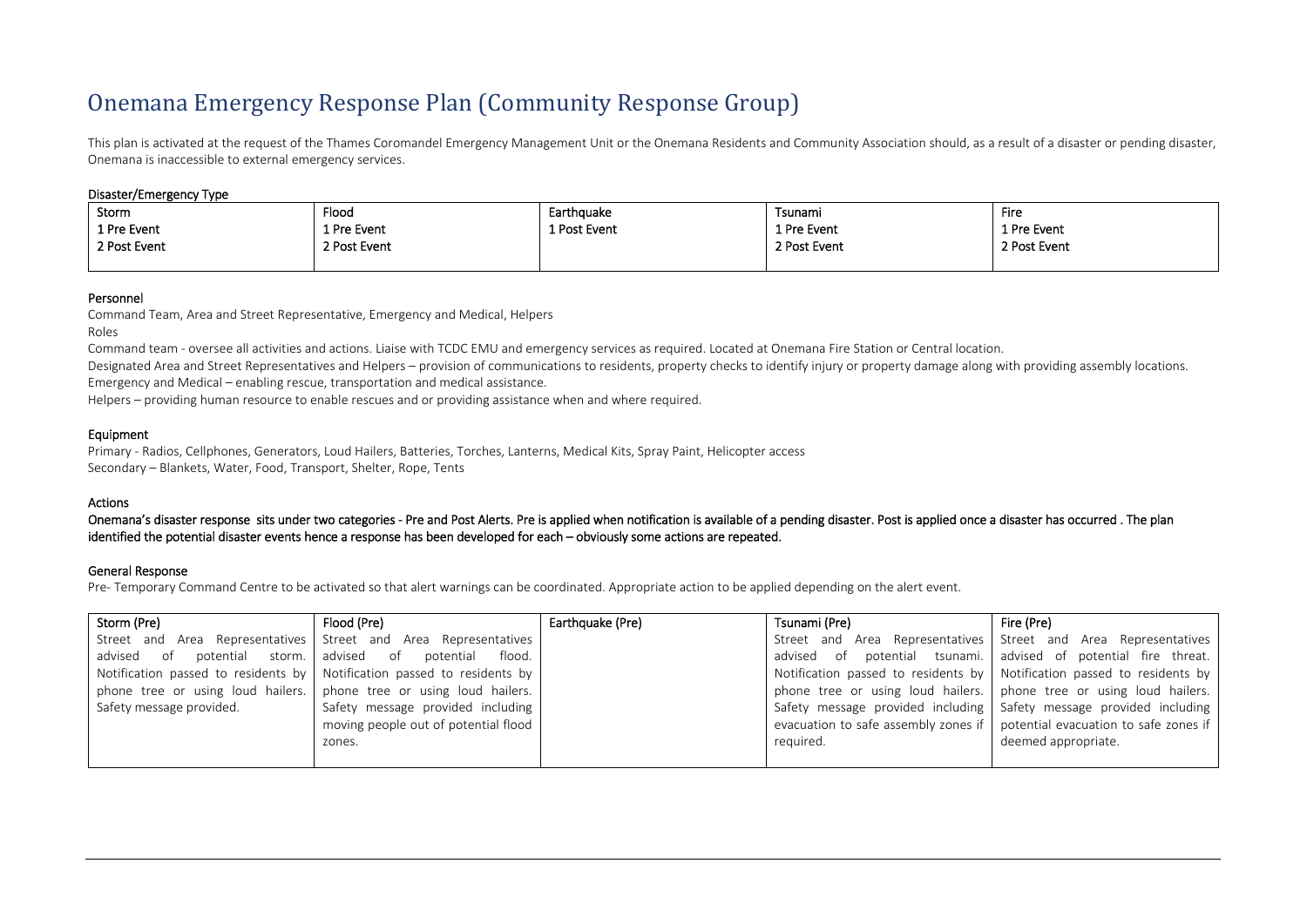### General Response

Post – Command Centre to be activated at Fire Station or appropriate location.

| Storm (Post)                              | Flood (Post)                              | Earthquake (Post)                              | Tsunami (Post)                                 | Fire (Post)                              |
|-------------------------------------------|-------------------------------------------|------------------------------------------------|------------------------------------------------|------------------------------------------|
| Street and Area Representatives to        | Street and Area Representatives to        | Street and Area Representatives to             | If early warning had been provided all         | With early warning implemented, all      |
| all<br>check<br>properties for resident   | check all properties for resident         | check all properties for resident              | areas should have been evacuated.              | residents would be at assembly areas     |
| assistance<br>required.<br>injury<br>or   | assistance<br>required.<br>injury<br>or   | injury<br>assistance<br>reguired.<br><b>or</b> | Street and Area Representatives to             | or have vacated the area.<br>Once        |
| Command centre to be advised of           | Command centre to be advised of           | Command centre to be advised of                | check all properties for resident              | danger passed Area Representatives       |
| requirements for each property. Note      | requirements for each property. Note      | requirements for each property. Note           | assistance<br>injury<br><b>or</b><br>reguired. | to check all properties for damage       |
| damage.                                   | damage.                                   | damage.                                        | Command centre to be advised of                | and determine if area safe or if any     |
| residents to<br>Injured<br>remain at      | residents to remain at<br>Injured         | residents to remain at<br>Injured              | requirements for each property. Note           | reguired.<br>Command<br>assistance       |
| location command centre to send           | location command centre to send           | location, command centre to send               | damage.                                        | centre to be advised of requirements     |
| assistance - if this is not possible will | assistance - if this is not possible will | assistance - if this is not possible will      | Injured residents to remain at                 | for each property.                       |
| advise area representative.               | advise area representative.               | advise area representative. Residents          | location command centre to send                | Any injuries to be reported to           |
| Residents that require evacuation will    | Residents that require evacuation will    | that require evacuation will be sent to        | assistance - if this is not possible will      | command centre to send assistance -      |
| be sent to local assembly site by Area    | be sent to local assembly site by Area    | local assembly site by Area Rep.               | advise area representative. Residents          | if this is not possible will advise area |
| Rep.                                      | Rep.                                      | If residence is not accessible, then           | that require evacuation will be sent to        | representative.                          |
| If residence is not accessible, then      | If residence is not accessible, then      | advised<br>Command<br>to<br>be<br>for          | local assembly site by Area Rep.               | If a residence is not accessible, then   |
| advised<br>for<br>Command<br>be<br>to     | advised<br>Command<br>to<br>be<br>tor     | authorising special<br>search teams            | If residence is not accessible, then           | be<br>Command<br>advised<br>for f<br>to  |
| authorising special<br>search teams       | authorising special<br>search teams       | when available.                                | be<br>Command<br>to<br>advised<br>for          | authorising special search<br>teams      |
| when available. Area Rep to leave         | when available. Area Rep to leave         | Area Rep to leave paint mark on road           | authorising special search teams               | when available. Area Rep to leave        |
| paint mark on road outside property       | paint mark on road outside property       | outside property once check is                 | when available. Area Rep to leave              | paint mark on road outside property      |
| once check is completed.                  | once check is completed.                  | completed.                                     | paint mark on road outside property            | once check is completed.                 |
|                                           |                                           |                                                | once check is completed.                       |                                          |
|                                           |                                           |                                                |                                                |                                          |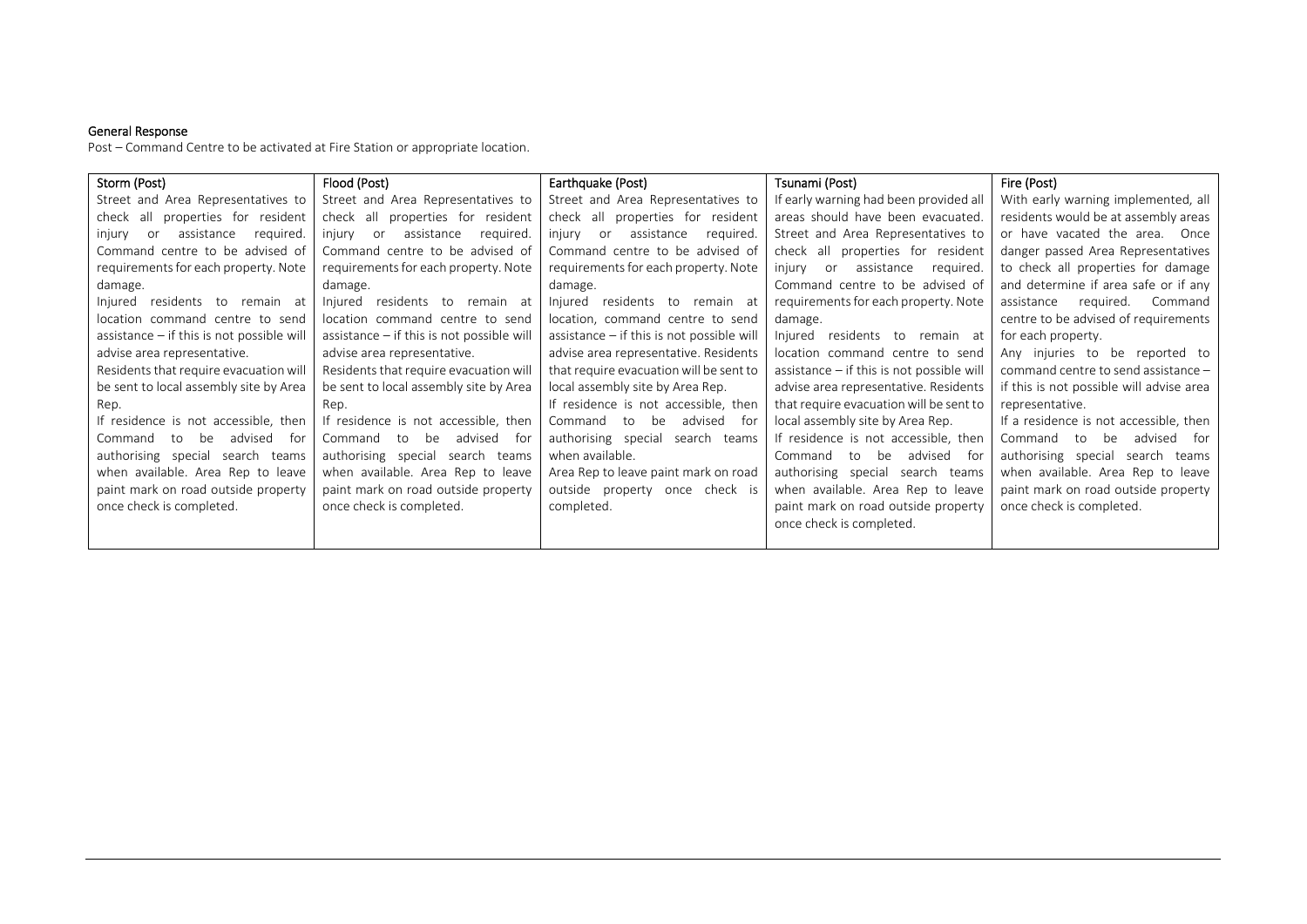#### Overview Actions

| Storm (Post)                            | Flood (Post)                            | Earthquake (Post)                       | Tsunami (Post)                          | Fire (Post)                             |
|-----------------------------------------|-----------------------------------------|-----------------------------------------|-----------------------------------------|-----------------------------------------|
| Command and Area Representatives        | Command and Area Representatives        | Command and Area Representatives        | the<br>threat<br>Once<br>has<br>passed  | the<br>Once<br>has<br>passed<br>threat  |
| to identify evacuation areas - due to   | to identify evacuation areas - due to   | to identify evacuation areas - due to   | properties to be made available         | properties to be made available         |
| unknown damage locations this           | unknown damage locations this           | unknown damage locations this           | where displaced residents can be        | where displaced residents can be        |
| maybe required once the threat has      | maybe required once the threat has      | maybe required once the threat has      | provided with shelter in the first      | provided with shelter in the first      |
| passed. These to be houses where        | passed. These to be houses where        | passed. These to be houses where        | instance then food and water.           | instance then food and water.           |
| displaced residents can be provided     | displaced residents can be provided     | displaced residents can be provided     | Houses to relocate injured to be        | Houses to relocate injured to be        |
| with shelter in the first instance then | with shelter in the first instance then | with shelter in the first instance then | identified and made available.          | identified and made available.          |
| food and water.                         | food and water.                         | food and water.                         | Depending on level of damage have       | Depending on level of damage have       |
| Houses to relocate injured to be        | Houses to relocate injured to be        | Houses to relocate injured to be        | Helpers assist by uplifting food, water | Helpers assist by uplifting food, water |
| identified and made available.          | identified and made available.          | identified and made available.          | and blankets from vacant homes.         | and blankets from vacant homes.         |
| Depending on level of damage have       | Depending on level of damage have       | Depending on level of damage have       | Provision to be made for displaced      | Provision to be made for displaced      |
| Helpers assist by uplifting food, water | Helpers assist by uplifting food, water | Helpers assist by uplifting food, water | pets.                                   | pets.                                   |
| and blankets from vacant homes.         | and blankets from vacant homes.         | and blankets from vacant homes.         |                                         |                                         |
| Provision to be made for displaced      | Provision to be made for displaced      | Provision to be made for displaced      |                                         |                                         |
| pets.                                   | pets.                                   | pets.                                   |                                         |                                         |
|                                         |                                         |                                         |                                         |                                         |

#### Establishment Logistics

Command Centre – Rural Fire Force Station Area Representatives – Onemana Drive x 3; Tuna Place, Bambury Place, Oratia Place, Russell Bruce Place, Titiro Communications – Hand-held radios, cellphones, loud hailers, phone trees Assembly areas – To be determined. For Fire – Onemana Surf Club; Tsunami – as per TCDC plan Power – Generators (Petrol powered) Rescue equipment – Rural Fire Force and Surf Club Food – Access pantries from local properties Water – Council supply tank and local properties Blankets – Access from local properties Medical – Doctors, Nurses, First Aiders, Medical supplies Air Access – Helicopter landing site Resident Database – name, address, phone, email, assistance required, skills